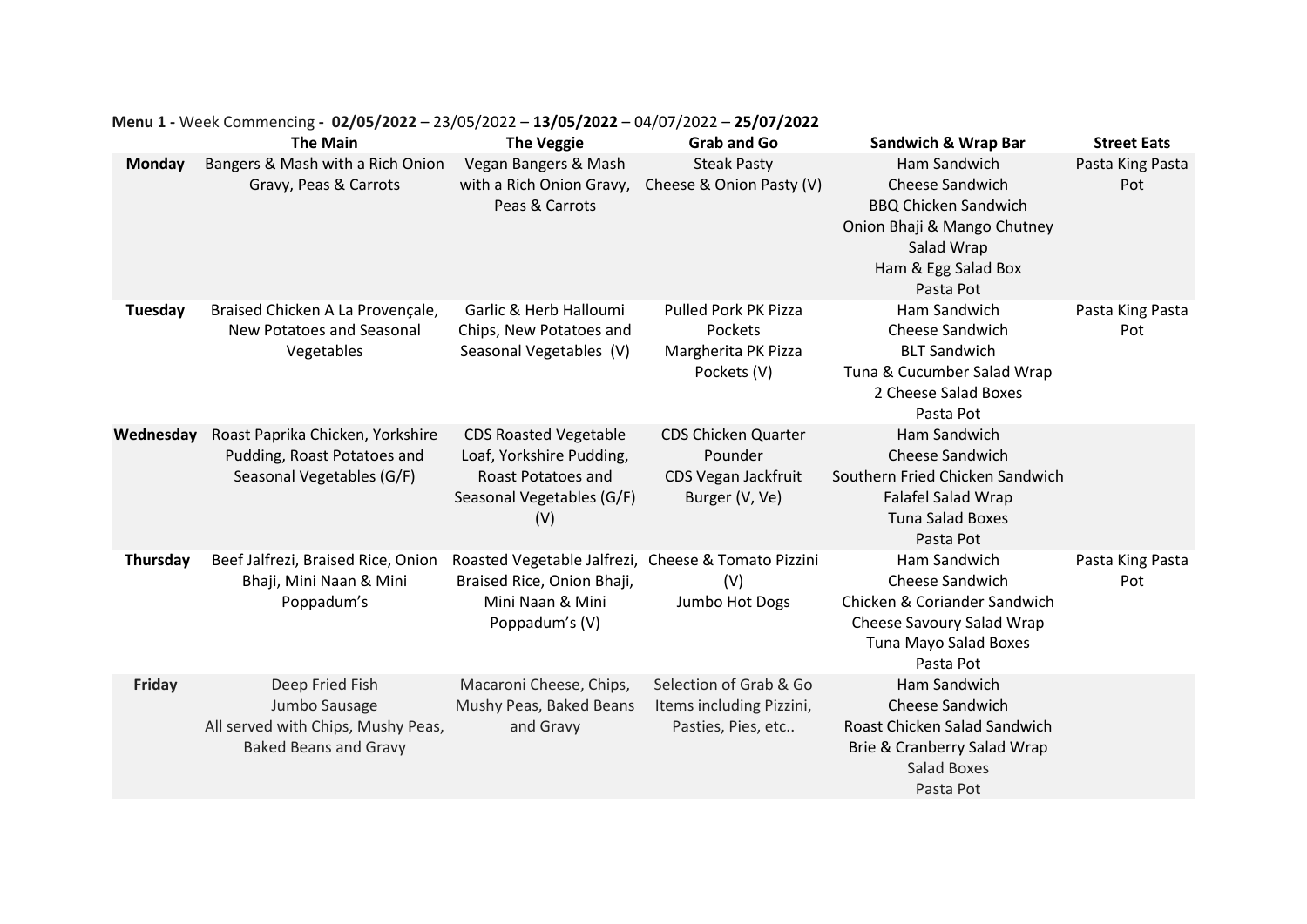|               | <b>The Main</b>                                                          | <b>The Veggie</b>                                                      | <b>Grab and Go</b>                               | <b>Sandwich &amp; Wrap Bar</b>                                                                                             | <b>Street Eats</b>      |
|---------------|--------------------------------------------------------------------------|------------------------------------------------------------------------|--------------------------------------------------|----------------------------------------------------------------------------------------------------------------------------|-------------------------|
| <b>Monday</b> | Chicken Chow Mein,<br>Vegetable Spring Roll &                            | Vegetarian Chow Mein,<br>Vegetable Spring Roll &                       | <b>Steak Pasty</b>                               | Ham Sandwich<br>Cheese Sandwich                                                                                            | Pasta King<br>Pasta Pot |
|               | <b>Prawn Crackers</b>                                                    | Prawn Crackers (V)                                                     | Spicy Cauliflower &<br>Chickpea Pasty (V, Ve)    | Egg, Cress & Mayo Sandwich<br>Southern Fried Chicken Salad Wrap<br>Ham & Egg Salad Box<br>Pasta Pot                        |                         |
| Tuesday       | Baked Fish of the Day on a<br>Bed of Stir Fried Vegetable                | Thai Spiced Glazed<br>Halloumi, Stir Fried                             | Jumbo Pork Sausage Roll                          | Ham Sandwich<br>Cheese Sandwich                                                                                            | Pasta King<br>Pasta Pot |
|               | & Giant Cous Cous                                                        | Vegetables and Giant Cous Spicy Mexican Bean Roll                      |                                                  | Cheese Savoury Sandwich                                                                                                    |                         |
|               | Tabbouleh                                                                | Cous Tabbouleh (V)                                                     | (V, Ve)                                          | Smoked Salmon & Cream Cheese Wrap<br>2 Cheese Salad Boxes<br>Pasta Pot                                                     |                         |
| Wednesday     | Roasted Turkey Crown,<br>Yorkshire Pudding, Roast                        | Gluten Free Beetroot &<br>Brie Tart, Yorkshire                         | CDS Burger of the Day                            | Ham Sandwich<br>Cheese Sandwich                                                                                            |                         |
|               | <b>Potatoes and Seasonal</b><br>Vegetables (G/F)                         | and Seasonal Vegetables<br>$(G/F)$ (V)                                 | Pudding, Roast Potatoes CDS Vegan Burger (V, Ve) | Roast Turkey & Cranberry Sandwich<br>Beetroot Humous & Crispy Chick Pea Salad Wrap<br><b>Tuna Salad Boxes</b><br>Pasta Pot |                         |
| Thursday      | Creamy Hot Smoked<br>Paprika Chicken, Braised<br>Rice, Onion Bhaji, Mini | Creamy Hot Smoked<br>Paprika Vegetables,<br>Braised Rice, Onion Bhaji, | Salami/Pepperoni Pizza<br>Pockets                | Ham Sandwich<br>Cheese Sandwich<br>Chicken Caesar Sandwich                                                                 | Pasta King<br>Pasta Pot |
|               | Naan & Mini Poppadum's                                                   | Mini Naan & Mini<br>Poppadum's (V)                                     | Cheese & Tomato Pizza<br>Pockets (V)             | Taste & Glory BBQ Tender Salad Wrap<br><b>Poached Salmon Salad Boxes</b><br>Pasta Pot                                      |                         |
| <b>Friday</b> | Southern Fried Chicken                                                   | Tomato Herb Macaroni,                                                  | Selection of Grab & Go                           | Ham Sandwich                                                                                                               |                         |
|               | <b>Strips</b>                                                            | Chips, Mushy Peas, Baked                                               | Items including Pizzini,                         | Cheese Sandwich                                                                                                            |                         |
|               | Jumbo Sausage                                                            | Beans and Gravy                                                        | Pasties, Pies, etc                               | Roast Turkey Salad Sandwich                                                                                                |                         |
|               | All served with Chips,                                                   |                                                                        |                                                  | Bacon Brie & Grape Salad Wrap<br><b>Salad Boxes</b>                                                                        |                         |
|               | Mushy Peas, Baked Beans<br>and Gravy                                     |                                                                        |                                                  | Pasta Pot                                                                                                                  |                         |
|               |                                                                          |                                                                        |                                                  |                                                                                                                            |                         |

## **Menu 2 -** Week Commencing **- 09/05/2022 –** 30/05/2021 **– 20/06/2021 –** 11/07/2022